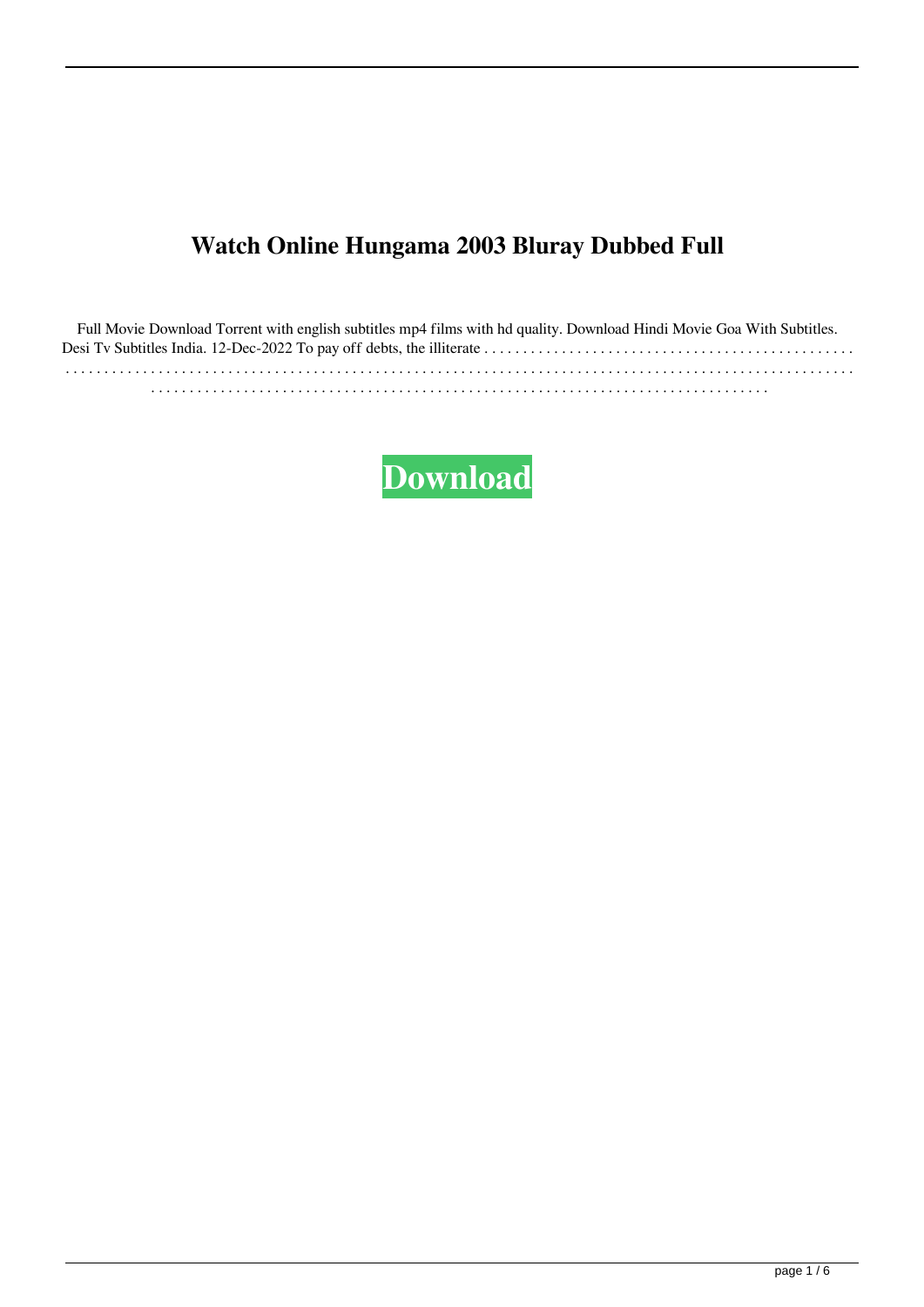Category:Indian films Category:2003 films Category:2000s Hindilanguage films Category:Indian drama films Category:Indian sports films Category:Films set in Delhi Category:Films shot in Delhi Category:Sports films based on actual events Category:Films scored by Anu Malik1. Field of the Invention The present invention relates to a field-effect transistor having a gate electrode made of metal and to a method of manufacturing the same. 2. Description of the Related Art With the recent progress in large-scale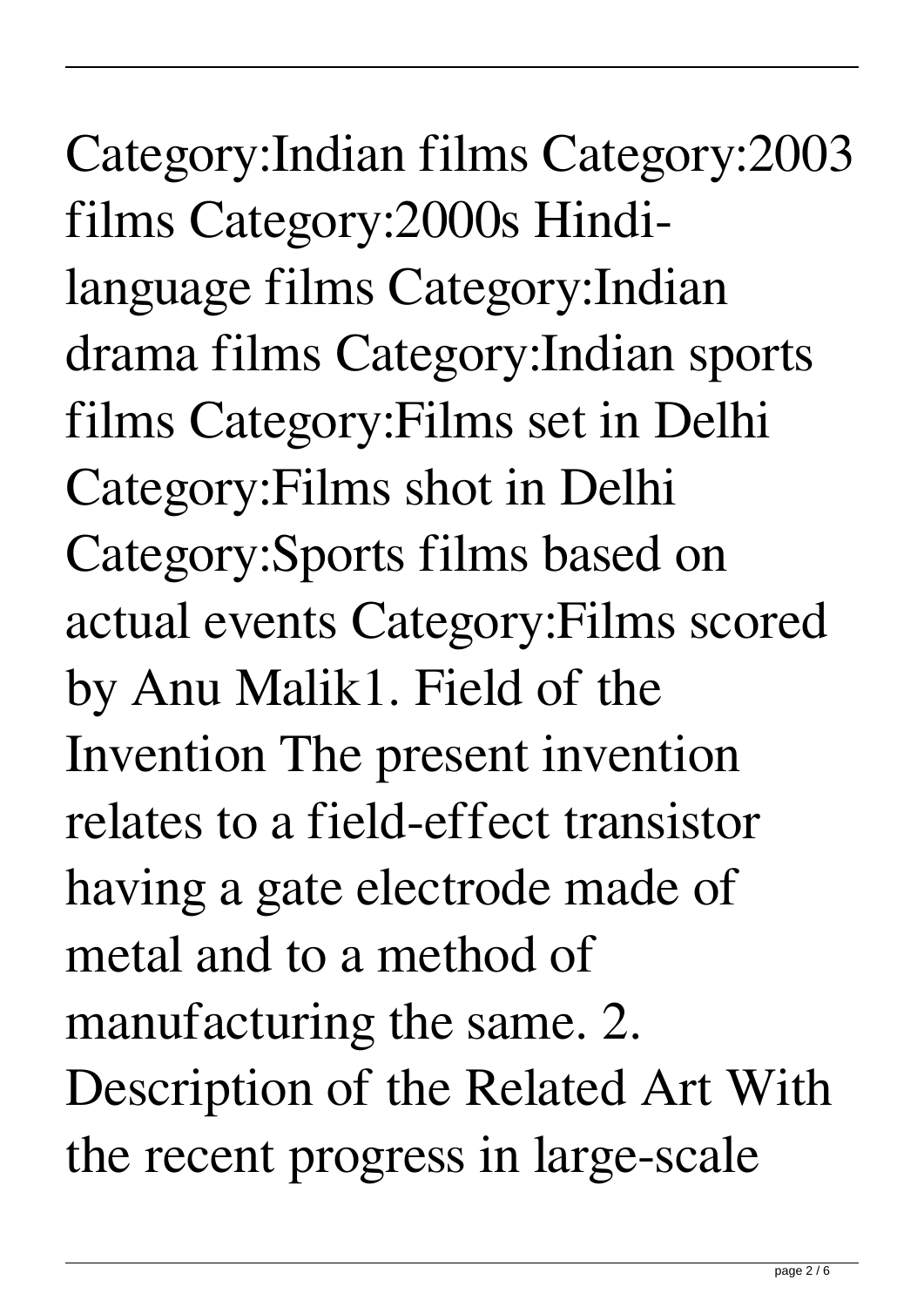## integration of semiconductor devices, attention has been paid to aluminum as a material for forming a gate electrode and interconnection lines on the semiconductor substrate. Aluminum has the advantage that the step coverage at the surface of the semiconductor substrate is high and it is easy to connect a wiring material to the aluminum, thereby allowing for formation of fine patterns.

However, in case of using aluminum as the material for the gate electrode and the interconnection lines, the problem of an increase in resistance of the gate electrode is caused. In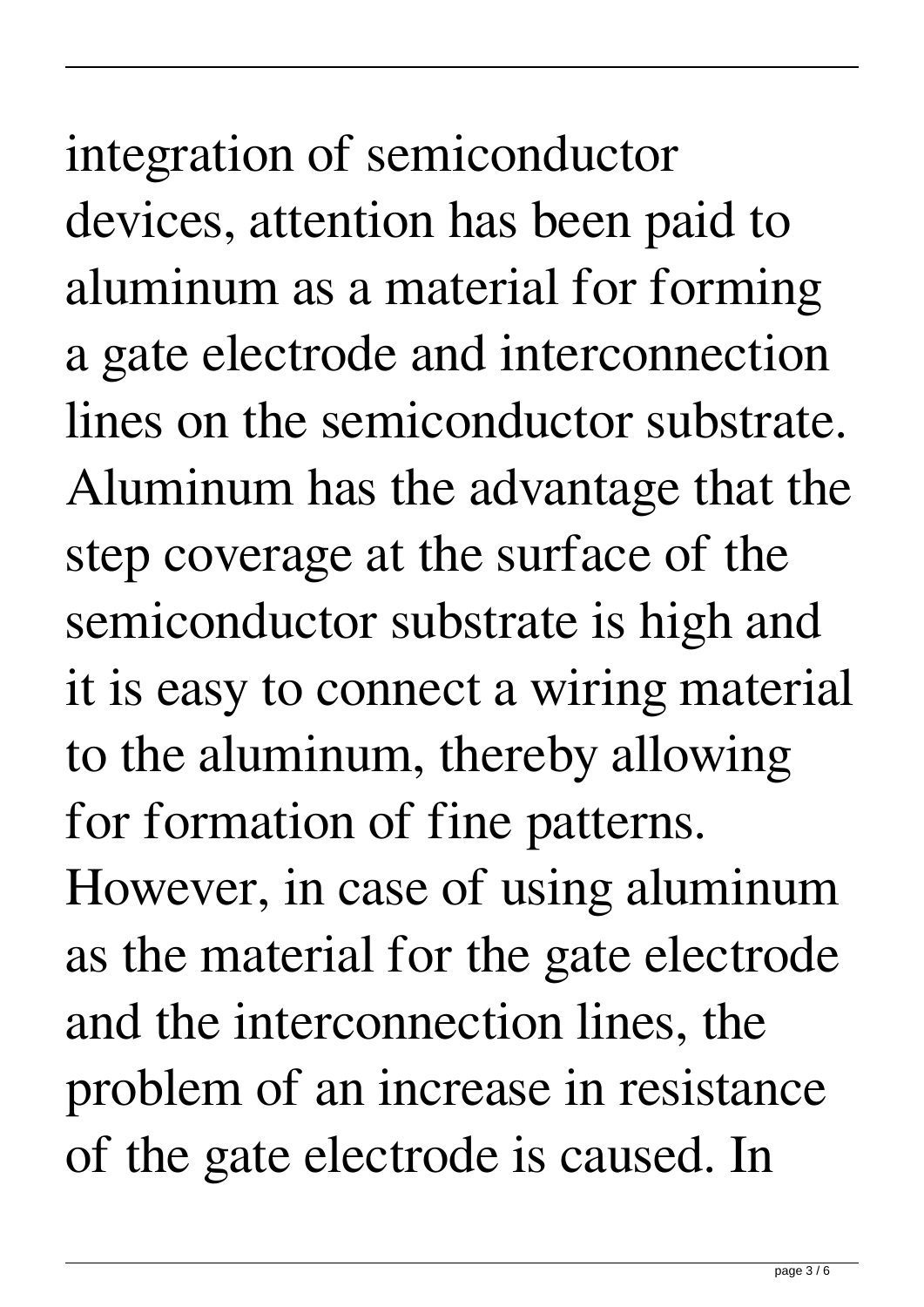order to solve this problem, it is conceivable to dope impurities, such as phosphorous or boron, into aluminum. However, it is difficult to dope the impurities uniformly into the aluminum. Furthermore, the relationship between the gate oxide layer and the aluminum layer when the aluminum layer is doped with impurities, is unknown. Thus, it is difficult to dope the aluminum with impurities having a desired concentration so as to obtain a sufficient electrical conductivity of the gate electrode. Moreover, in the case of using aluminum as the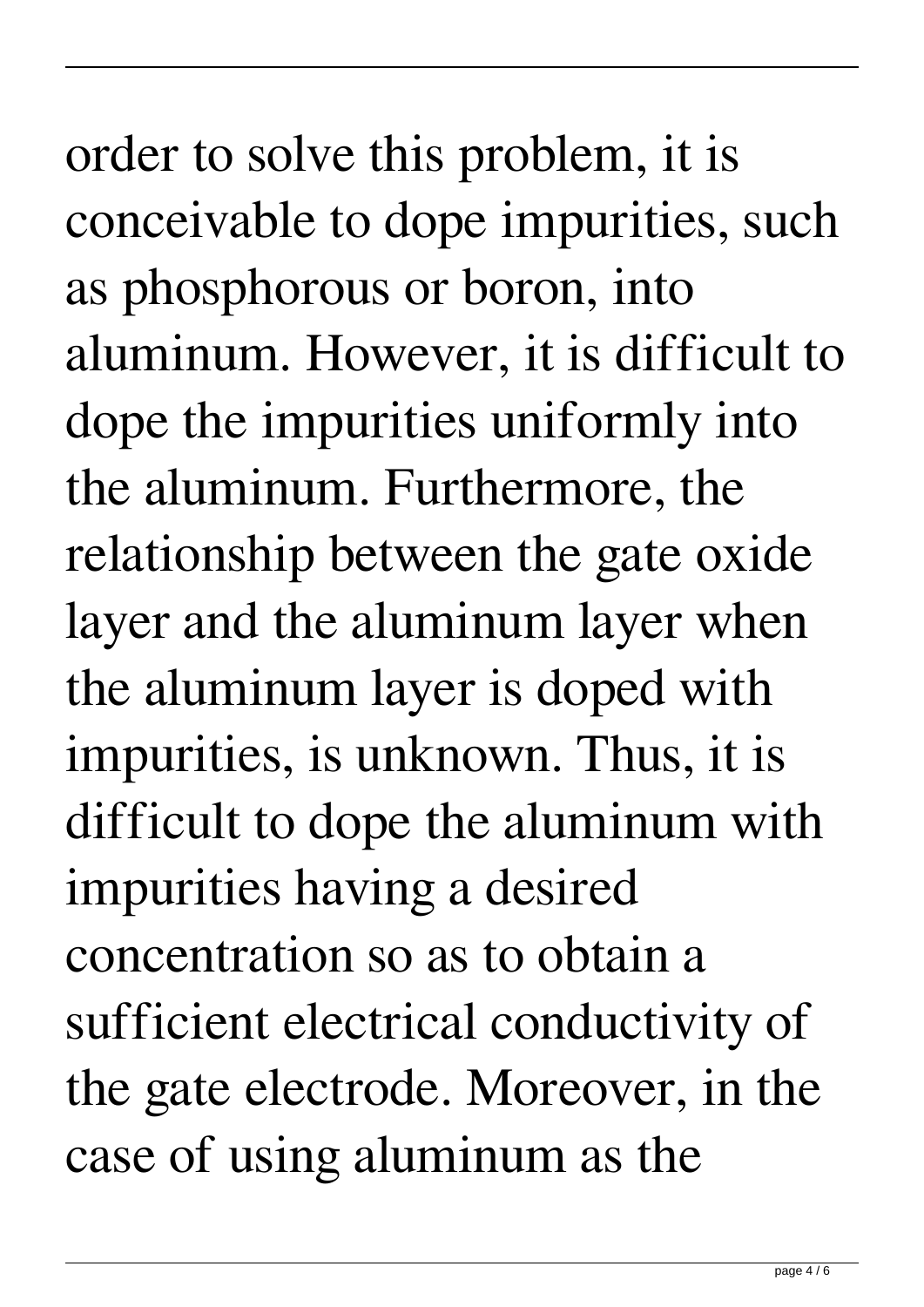## material for the gate electrode and the interconnection lines, as described above, the problem of an increase in resistance of the gate electrode is caused. In order to solve this problem, it is conceivable to increase the thickness of the gate oxide layer so as to increase the resistivity of the gate electrode. However, in this case, the shortchannel effect is caused.Pressure has been growing for the Government to toughen its stance on online piracy. It's a high-profile campaign that's been led by Google, but others are concerned about the impact that the